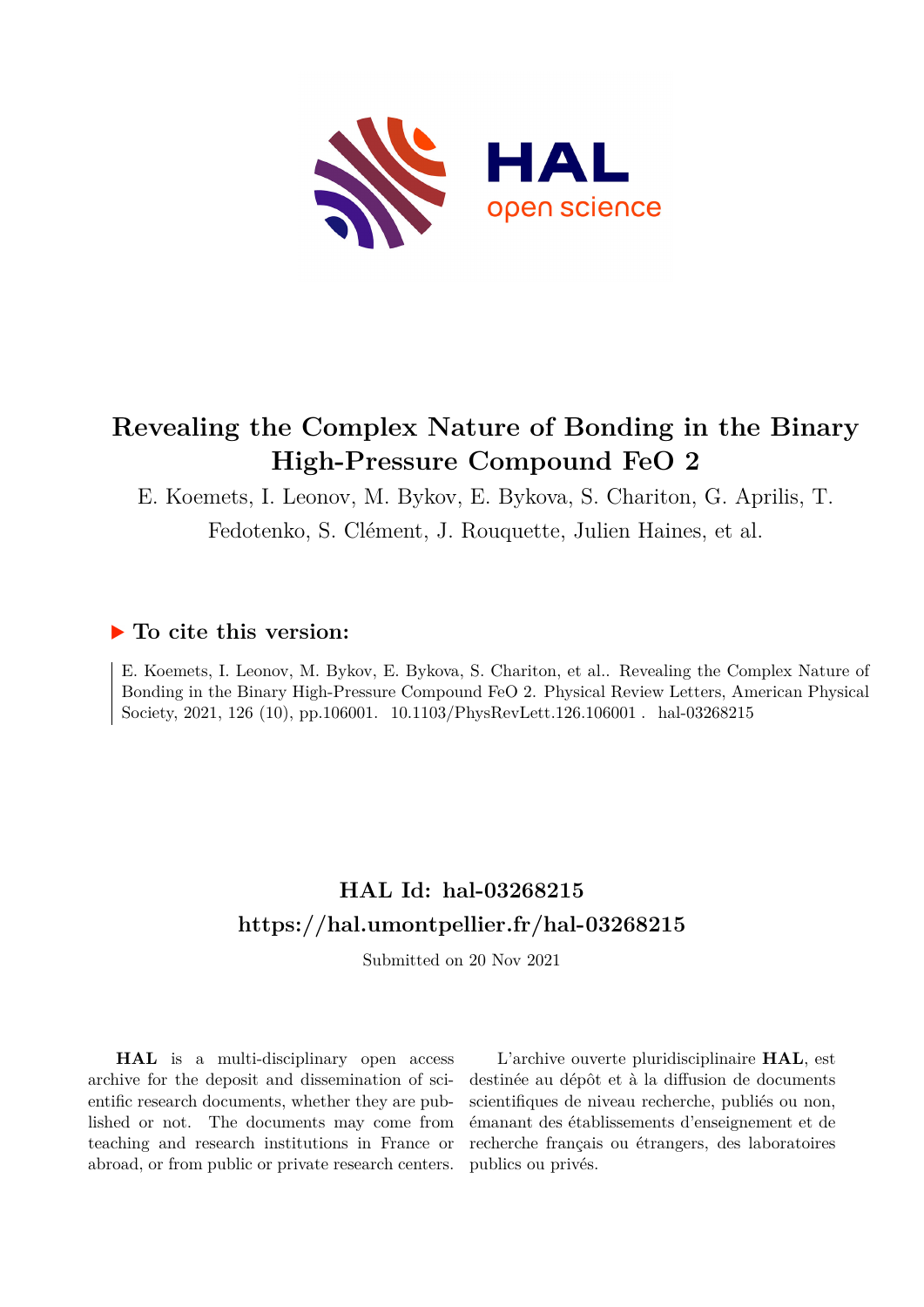## Revealing the Complex Nature of Bonding in the Binary High-Pressure Compound  $FeO<sub>2</sub>$

E. Koemets $\bullet$ ,<sup>1,2,\*</sup> I. Leonov $\bullet$ ,<sup>3,4,5,†</sup> M. Bykov $\bullet$ ,<sup>1</sup> E. Bykova $\bullet$ ,<sup>1,6</sup> S. Chariton $\bullet$ ,<sup>1</sup> G. Aprilis,<sup>7,8</sup> T. Fedotenko,<sup>7</sup>

S. Clément, <sup>9</sup> J. Rouquette, <sup>2</sup> J. Haines  $\Omega$ , <sup>2</sup> V. Cerantola  $\Omega$ , <sup>8</sup> K. Glazyrin  $\Omega$ , <sup>10</sup> C. McCammon  $\Omega$ , <sup>1</sup> V. B. Prakapenka, <sup>11</sup>

M. Hanfland  $\bullet$ , H.-P. Liermann,<sup>10</sup> V. Svitlyk, R. Torchio, A. D. Rosa, <sup>8</sup> T. Irifune,<sup>12</sup> A. V. Ponomareva  $\bullet$ ,<sup>4</sup>

I. A. Abrikosov $\bullet$ ,<sup>[1](https://orcid.org/0000-0002-3717-7585)3</sup> N. Dubrovinskaia $\bullet$ ,<sup>7,13</sup> and L. Dubrovinsky $\bullet$ <sup>1</sup>

<sup>1</sup>Bayerisches Geoinstitut, University of Bayreuth, D-95440 Bayreuth, Germany<br><sup>2</sup>Institut Charles Carbardt Montpellier (UMP CNPS 5253), Université de Montpel

 $^{2}$ Institut Charles Gerhardt Montpellier (UMR CNRS 5253), Université de Montpellier,

F-34095 Montpellier Cedex 5, France<br><sup>3</sup>Institute of Metal Physics, Sofia Kovalevskaya Street 18, 620219 Yekaterinburg GSP-170, Russia

<sup>4</sup> Materials Modeling and Development Laboratory, NUST "MISIS", 119049 Moscow, Russia

<sup>5</sup>Ural Federal University, 620002 Yekaterinburg, Russia

 ${}^{6}$ Carnegie Institution of Washington, Earth and Planets Laboratory,

5241 Broad Branch Road NW, Washington, DC 20015, USA

Material Physics and Technology at Extreme Conditions, Laboratory of Crystallography,

Universität Bayreuth, D-95440 Bayreuth, Germany<br><sup>8</sup>The European Synchrotron Badiation Eacility, 38043 Grenoble C

<sup>8</sup>The European Synchrotron Radiation Facility, 38043 Grenoble Cedex 9, France<br><sup>9</sup>Laboratoire Charles Coulomb (L2C) - UMP CNPS 5221 - Université de Montpellier, CC060, 34005

<sup>9</sup>Laboratoire Charles Coulomb (L2C)—UMR CNRS 5221, Université de Montpellier, CC069, 34095 Montpellier, France<br><sup>10</sup>Photon Science, Deutsches Elektronen-Synchrotron, D-22607 Hamburg, Germany<br><sup>11</sup>Center for Advanced Radiat

(Received 20 October 2020; revised 7 December 2020; accepted 7 January 2021; published 12 March 2021)

Extreme pressures and temperatures are known to drastically affect the chemistry of iron oxides, resulting in numerous compounds forming homologous series  $nFeOmFe<sub>2</sub>O<sub>3</sub>$  and the appearance of FeO<sub>2</sub>. Here, based on the results of in situ single-crystal x-ray diffraction, Mössbauer spectroscopy, x-ray absorption spectroscopy, and density-functional theory  $+$  dynamical mean-field theory calculations, we demonstrate that iron in high-pressure cubic FeO<sub>2</sub> and isostructural FeO<sub>2</sub>H<sub>0.5</sub> is ferric (Fe<sup>3+</sup>), and oxygen has a formal valence less than 2. Reduction of oxygen valence from 2, common for oxides, down to 1.5 can be explained by a formation of a localized hole at oxygen sites.

DOI: [10.1103/PhysRevLett.126.106001](https://doi.org/10.1103/PhysRevLett.126.106001)

At ambient (or low) pressures, three different iron oxides are known: Fe<sub>2</sub>O<sub>3</sub> with a mineral name hematite; Fe<sub>3</sub>O<sub>4</sub> magnetite—the oldest known magnetic material—and FeO wüstite, which is nonstoichiometric and typically iron deficient. At extreme pressures and temperatures, the synthesis yields numerous iron oxides with unexpected compositions (such as  $Fe<sub>4</sub>O<sub>5</sub>$ ,  $Fe<sub>5</sub>O<sub>6</sub>$ ,  $Fe<sub>7</sub>O<sub>9</sub>$ ,  $Fe<sub>5</sub>O<sub>7</sub>$ ,  $Fe_{25}O_{32}$ , etc.), unusual crystal structures, and intriguing physical properties, demonstrating the complexity of the binary Fe─O system [1–5]. It was suggested that iron oxides at high-pressure and high-temperature conditions (HP-HT) could be systematized by homologous structural series nFeOmFe<sub>2</sub>O<sub>3</sub> formed by oxygen  $(O^{2-})$  and iron in ferrous and/or ferric states (Fe<sup>2+</sup> and Fe<sup>3+</sup>, correspondingly). Besides the end members, iron could exist in the mixed-valence state in this series (formally intermediate between  $2+$  and  $3+$  valence), defined by the stoichiometry of HP iron oxides. However, the recent finding of cubic FeO<sub>2</sub> (space group *Pa3*), and closely related FeO<sub>2</sub>H<sub>x</sub> (x up) to 1) phases [6–8], suggests that not only iron but also oxygen could have a variable oxidation state in iron oxides (or oxyhydroxides).

Powder x-ray diffraction (PXRD) [6], x-ray absorption spectroscopy (XAS) [9,10], and nuclear forward scattering (NFS) studies [10] of cubic high-pressure  $FeO<sub>2</sub>H<sub>x</sub>$  $(x = 0-1)$  compounds, as well as results of some theoretical works [11,12] were used to argue that iron is ferrous in these phases even at strongly oxidized conditions and thus oxygen forms peroxide  $(O_2)^{2-}$  ions. However, the question concerning the oxidation state of both iron and oxygen in FeO<sub>2</sub> and FeO<sub>2</sub>H<sub>x</sub> remains controversial, primarily because of harsh experimental conditions and ambiguous results. For example, while XAS data were interpreted to indicate that iron is ferrous [9,10], NFS data of cubic  $FeO<sub>2</sub>$  [10] show center shifts  $(\sim 0.15 \text{ mm/s}$  at 80 GPa) that are unrealistic for any ferrous compound.

Available experimental information on the crystal structure of FeO<sub>2</sub> and FeO<sub>2</sub>H<sub>x</sub> phases is based on PXRD [6,8], which makes the analysis of the Fe─O and O─O distances unreliable compared to more complex yet more informative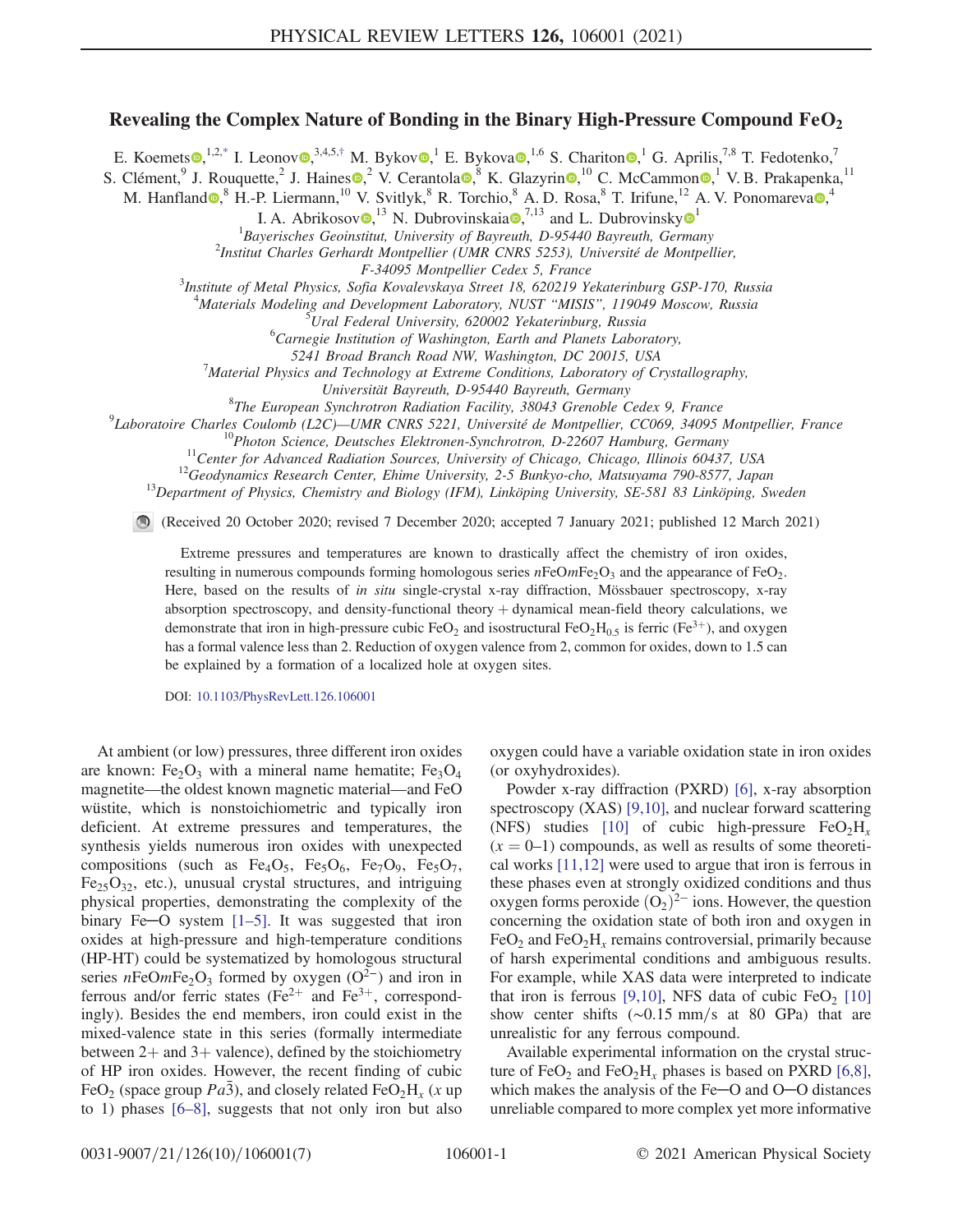structural refinements from single-crystal x-ray diffraction data (SC-XRD) [13]. Additionally, some theoretical works  $[14–17]$  suggest that iron is ferric in FeO<sub>2</sub>, illustrating the necessity of performing high-accuracy experiments to establish the physical and chemical properties of this phase.

The goals of this Letter are to clarify the high-pressure crystal chemistry of cubic  $FeO<sub>2</sub>$  and  $FeO<sub>2</sub>H<sub>x</sub>$  phases and determine the oxidation state of iron and oxygen. These are not only of importance as a fundamental problem for HP-HT chemistry, but also highly relevant for geosciences [6]. In order to achieve the goals of our studies, we perform multimethod synchrotron-based experiments, including advanced in situ SC-XRD, x-ray absorption, and Mössbauer spectroscopy using laser-heated diamond anvil cells (see Supplemental Material [18], Table S1). We support our experimental results by the density-functional theory  $+$  dynamical mean-field theory (DFT  $+$  DMFT) calculations [35,36] of the electronic structure and magnetic and valence states of iron. An application of  $DFT +$ DMFT provides a nonperturbative treatment of (local) spin fluctuations allowing one to determine the electronic structure and magnetic and structural properties of paramagnetic correlated materials, e.g., near the Mott transition [35]. We perform a full structural optimization and compute the crystal structure parameters of paramagnetic  $FeO<sub>2</sub>$ under pressure within  $DFT + DMFT$  [37–43]. Our experimental and theoretical results suggest that iron in  $HP-PdF_2$ type FeO<sub>2</sub> and FeO<sub>2</sub>H<sub>x</sub> is ferric (3+). We show the absence of a molecular  $(\overline{O_2})^{-3}$  bonding state in HP-PdF<sub>2</sub>-type  $FeO<sub>2</sub>$ , implying that the oxidation state of oxygen is equal to 1.5– due to oxygen-metal negative charge transfer. Such a charge transfer is expected to shorten the Fe─O distance and consequently reduce the volume of  $FeO<sub>6</sub>$  octahedra, which should cause both iron polyhedra and the entire structure to become highly incompressible.

Compression of iron in oxygen at ambient temperature to 25(1) GPa did not produce any chemical reaction, but laser heating of the sample at this pressure to  $\sim$ 1500(100) K led to the formation of  $Fe<sub>2</sub>O<sub>3</sub>$  [space group R3c, unit cell parameters  $a = 4.91496(3)$  Å,  $c = 13.2579(1)$  Å] (see Fig. S2 [18]), in agreement with literature data [44]. After further compression to 46(2) GPa, the laser heating of a sample was performed at  $~\sim$ 1200(100) K. The XRD pattern of the temperature-quenched product drastically changed (see Fig. S2 [18]). The XRD analysis shows cubic FeO<sub>2</sub> with the space group  $Pa\bar{3}$  and unit cell parameter  $a = 4.4313(14)$  Å, which is close to the values reported for "pyrite-type"  $FeO<sub>2</sub>$  [6,16]. Iterative heating of the samples at different pressures resulted in the growth of microcrystals of cubic  $FeO<sub>2</sub>$  that enabled performing an *in situ* SC-XRD data collection with further structure solution and refinements. The SC-XRD data analysis revealed that  $FeO<sub>2</sub>$  has the HP-PdF<sub>2</sub>-type structure (see Table S1 [18]) in a range of pressures from 36(1) to 73(2) GPa. The compressional behavior of this phase was studied in several experimental



FIG. 1. Compressional behavior of HP-PdF<sub>2</sub>-type FeO<sub>2</sub>: (a) lattice volume and  $O-O$  distance obtained by  $DFT + DMFT$  at  $T = 1160$  K in comparison to XRD data. DFT + DMFT predicts a spin-state transition at ∼14 GPa, depicted by a dashed vertical line. (b) Pressure dependence of volumes of the  $FeO<sub>6</sub>$  octahedra in various compounds according to Ref. [46].

runs on compression and decompression, as described in Table S1 and results are presented in Fig. 1. In our experiments, we did not observe the cubic  $FeO<sub>2</sub>$  phase at pressures below ∼30 GPa. The results on the crystal structure refinements from in situ SC-XRD datasets of the  $FeO<sub>2</sub>$ , which have never been reported before, are summarized in Table S2 (see Fig. S1). Structural analysis suggests that the O─O dimer bond length varies from 2.213(7) to  $2.104(15)$  Å within the pressure range from ∼36 to 73 GPa (see Table S2). For peroxides (in molecular or crystalline forms), the distances between the closest oxygen atoms at ambient pressure are very characteristic from about 1.2 to 1.5 Å  $[45]$  (e.g., in MgO<sub>2</sub> it is about 1.492 Å), and under compression these distances should not increase. In the case of  $FeO<sub>2</sub>$ , such a large observed O─O distance suggests, from a crystal-chemical point of view, the absence of chemical bonding between oxygen atoms. Even in the case of the structural model of  $FeO<sub>2</sub>$ refined against powder XRD data (pyrite-type FeO<sub>2</sub> [6]), the shortest O─O bond is ∼1.896 Å at 76 GPa, which is too large for peroxides.

A number of transition metals, for example, osmium and ruthenium, the neighbors of iron in the VIIIb group of the periodic table, form dioxides,  $OsO<sub>2</sub>$  and  $RuO<sub>2</sub>$  with the HP-PdF<sub>2</sub>-type structure [46,47] (space group  $Pa\overline{3}$ ). The shortest O—O distance in these dioxides is equal to ~2.5 Å at ambient conditions. These phases are characterized by low compressibility (for details see Refs. [46,47]), and cubic  $FeO<sub>2</sub>$  is very incompressible as well, according to our experimental data [see Fig. 1(b)]. Accounting for the relatively long  $O-O$  distances in  $FeO<sub>2</sub>$  at HP, one could expect that it adopts rather the  $HP-PdF_2$ -type structure than forms a peroxide. Additionally, according to the "rule of thumb" [48], the behavior of compounds (particularly oxides) of an element at high pressure is similar to that of compounds of the elements with higher atomic number in the same group of the periodic table at low pressures.

The results of structural studies and crystalchemical considerations are consistent and point toward highly unusual crystal chemistry of Fe-O bonds in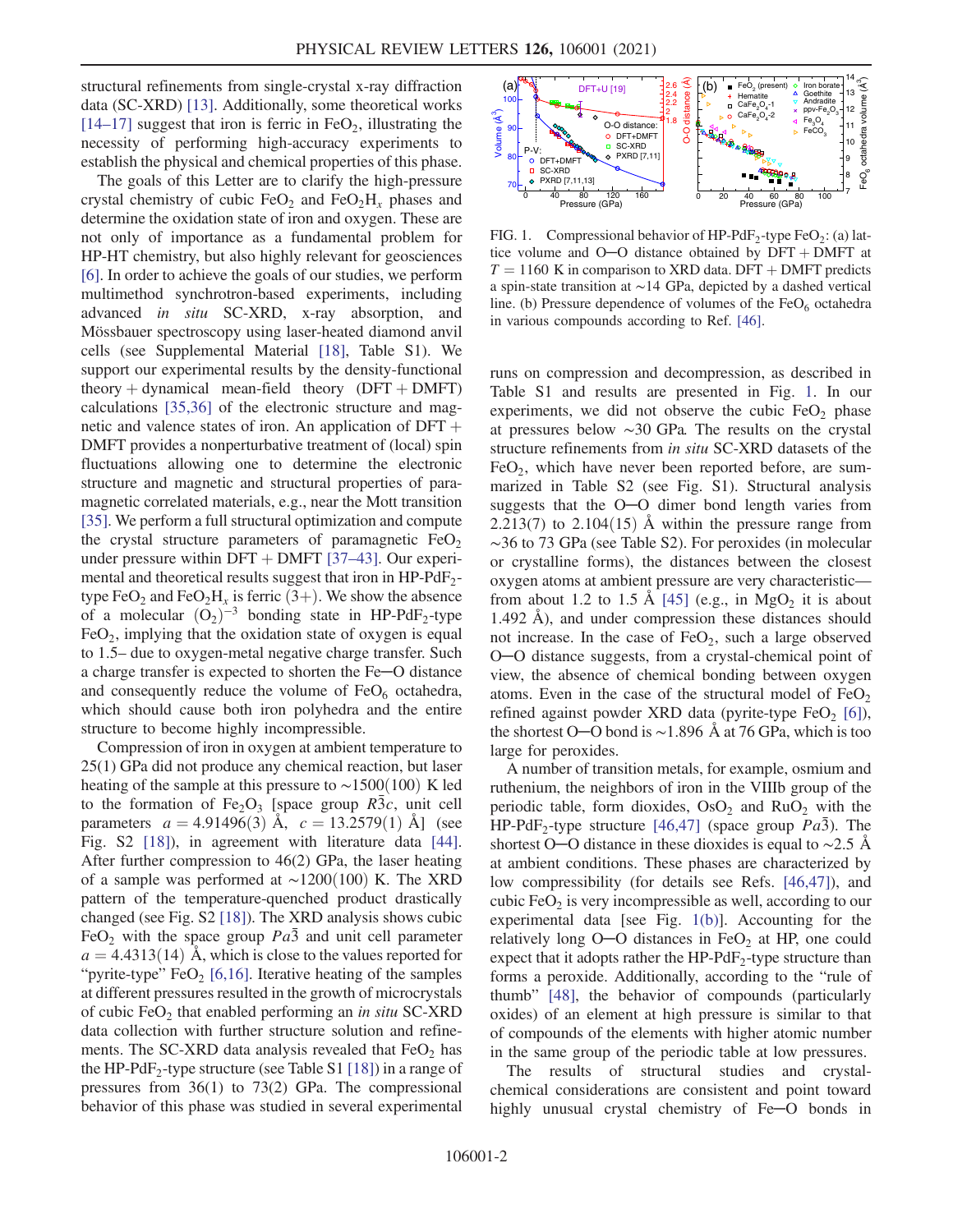$HP-PdF_2$ -type  $FeO_2$ . In fact, Streltsov *et al.* [14] suggested on the basis of *ab initio* calculations for  $FeO<sub>2</sub>$  that the valence of iron is  $3+$  and classified the material as lying "in between" oxides and peroxides with the anion described as  $(O_2)^{3-}$ . However, the structural model obtained from PXRD [6] was used in the calculations, and the input crystal structure of cubic  $FeO<sub>2</sub>$  was not optimized selfconsistently [14]. While other electronic structure studies used the DFT  $+ U$  method to compute the crystal structure parameters of  $FeO<sub>2</sub>$  [11,12,17], these computations assume the existence of a long-range magnetic order in  $HP-PdF_2$ phase of  $FeO<sub>2</sub>$ , in contradiction with experiment. As a result, such computations cannot give a reliable results for the shortest  $O-O$  bond length in  $FeO<sub>2</sub>$ , predicting either an unusual increase of the O─O distance under pressure [11] or a large O─O distance of 2.232 Å at 76 GPa [17].

We resolve this point by computing the crystal structure phase stability and electronic structure of  $FeO<sub>2</sub>$  using a fully charge self-consistent  $DFT + DMFT$  method (see Supplemental Material [18]). Within  $DFT + DMFT$ , we perform a full structural optimization of the lattice parameters of the *paramagnetic*  $HP-PdF_2$  phase of  $FeO_2$  and compare our results with experimental data obtained through more precise in situ SC-XRD. In Fig. 1 we display our results for the crystal structure parameters obtained by  $DFT + DMFT$ . In contrast to the previous  $DFT + U$  results [11], we observe that upon compression the O—O distance decreases from 2.286 Å at 17 GPa to 2.085 Å at 70 GPa, which is in close agreement with our SC-XRD data. Indeed, our SC-XRD measurements give  $\sim$ 2.213(7) Å at 36(1) GPa and 2.117(8) Å at 73(2) GPa. Our DFT + DMFT calculations show that at a pressure of  $\sim$ 70 GPa FeO<sub>2</sub> is a poor metal (see Fig. 2) with about 5.21 electrons in the Wannier Fe 3d states (4.07 electrons inside the atomic sphere with radius ∼0.78 Å, in accord with a bond valence analysis). Oxygen states are partially occupied with ∼0.61 hole states



FIG. 2. Fe 3d ( $a_{1g}$ ,  $e_g^{\pi}$ , and  $e_g^{\sigma}$ ) and O 2p (blue shaded area) spectral functions of HP-PdF<sub>2</sub> FeO<sub>2</sub> as obtained by DFT + DMFT for different pressures.

in the Wannier O  $2p$  orbitals. The local magnetic moment is ~1.59  $\mu_B$  (fluctuating moment of 0.83  $\mu_B$ ). Our results for the decomposition of electronic state into atomic configurations (valence states) show that the valence value for Fe is nearly 3+ at ∼70 GPa: Fe<sup>3+</sup> 3d<sup>5</sup> configuration has a weight of about 50%, with a ~30% admixture of the Fe<sup>2+</sup> 3d<sup>6</sup> state of about 50%, with a ~30% admixture of t<br>  $(\sqrt{0.5} \vert d^5\rangle + \sqrt{0.3} \vert d^6\rangle$ , see Fig. S8 [18]).

In Fig. 2 we see that, due to distorted  $FeO<sub>6</sub>$  octahedron symmetry, the Fe  $t_{2g}$  states split into a  $a_{1g}$  singlet and  $e_g^{\pi}$ doublet. Fe  $e^{\sigma}_{g}$  orbitals are empty and are located well above the Fermi level at 1–4 eV. Fe  $t_{2q}$  states form weakly renormalized  $(m/m^* \sim 1.6)$  quasiparticle bands near  $E_F$ . No evidence for a metal-to-insulator phase transition in FeO<sub>2</sub> (below ~189 GPa) was observed within our fully relaxed DFT + DMFT calculations  $[11,12]$ , in agreement with experiment. In fact, under experimental setup presented here, samples were black with a metallic shine, implying a metallic state of  $FeO<sub>2</sub>$ . Moreover, within  $DFT + DMFT$  the low-to-high spin-state transition is found to occur below ∼14 GPa, i.e., below the stability field of the HP-PdF<sub>2</sub>-type FeO<sub>2</sub>. Most notably, our DFT + DMFT results confirm that even at ∼189 GPa the O─O bond length remains sufficiently large (1.86 Å), implying the absence of covalent "molecular"  $O-O$  bonding in FeO<sub>2</sub>.

Our  $DFT + DMFT$  results agree well with our Mössbauer spectroscopy data that show a low-spin state of nearly  $3+$  iron ions in the studied pressure range (see below). Most importantly, our fully relaxed and charge selfconsistent  $DFT + DMFT$  calculations lead to a different bonding picture of  $FeO<sub>2</sub>$  in comparison to the analysis by Streltsov *et al.* [14]. Our results reveal the absence of a molecular  $(O_2)^{3-}$  bonding state; i.e., in FeO<sub>2</sub> iron has effective charge  $3+$  and oxygen 1.5−. We see that at  $\sim$ 70 GPa, bonding O $-$ O  $\sigma$  states appear at about  $-2$  eV, while antibonding  $\sigma^*$  states split into the  $t_{2g} \pm \sigma^*$  combinations (seen as two peaks at  $-0.5$  and  $+0.5$  eV) due to the mixing with the Fe  $t_{2q}$  states at the Fermi level. Importantly, the empty  $t_{2g} - \sigma^*$  O—O band is located ~0.5 eV above the Fermi level. We conclude that  $FeO<sub>2</sub>$  belongs to the class of negative charge-transfer materials (in which excitation energy for the transfer of electrons from the O  $2p$  to Fe 3d states is negative) [49,50]. In such materials, instead of having an electronic configuration corresponding to the formal valence state, e.g.,  $Fe^{4+}$  and  $O^{2-}$  configuration in  $FeO<sub>2</sub>$ , the system adopts a configuration with higher occupation of the 3d shell, creating holes on oxygen. At the same time, the bonding-antibonding splitting of the O 2p orbitals is small, just ∼2–3 eV, indicating negligible bonding between the two oxygen atoms. This agrees well with our analysis of the charge density distribution in  $FeO<sub>2</sub>$ in comparison to magnesium peroxide  $MgO<sub>2</sub>$  (space group  $Pa\bar{3}$ ) [51,52]. Our results are summarized in Fig. 3, highlighting the absence of a molecular  $(O_2)^{3-}$  or  $(O_2)^{2-}$ bonding state in  $FeO<sub>2</sub>$  in the studied interval of pressures. In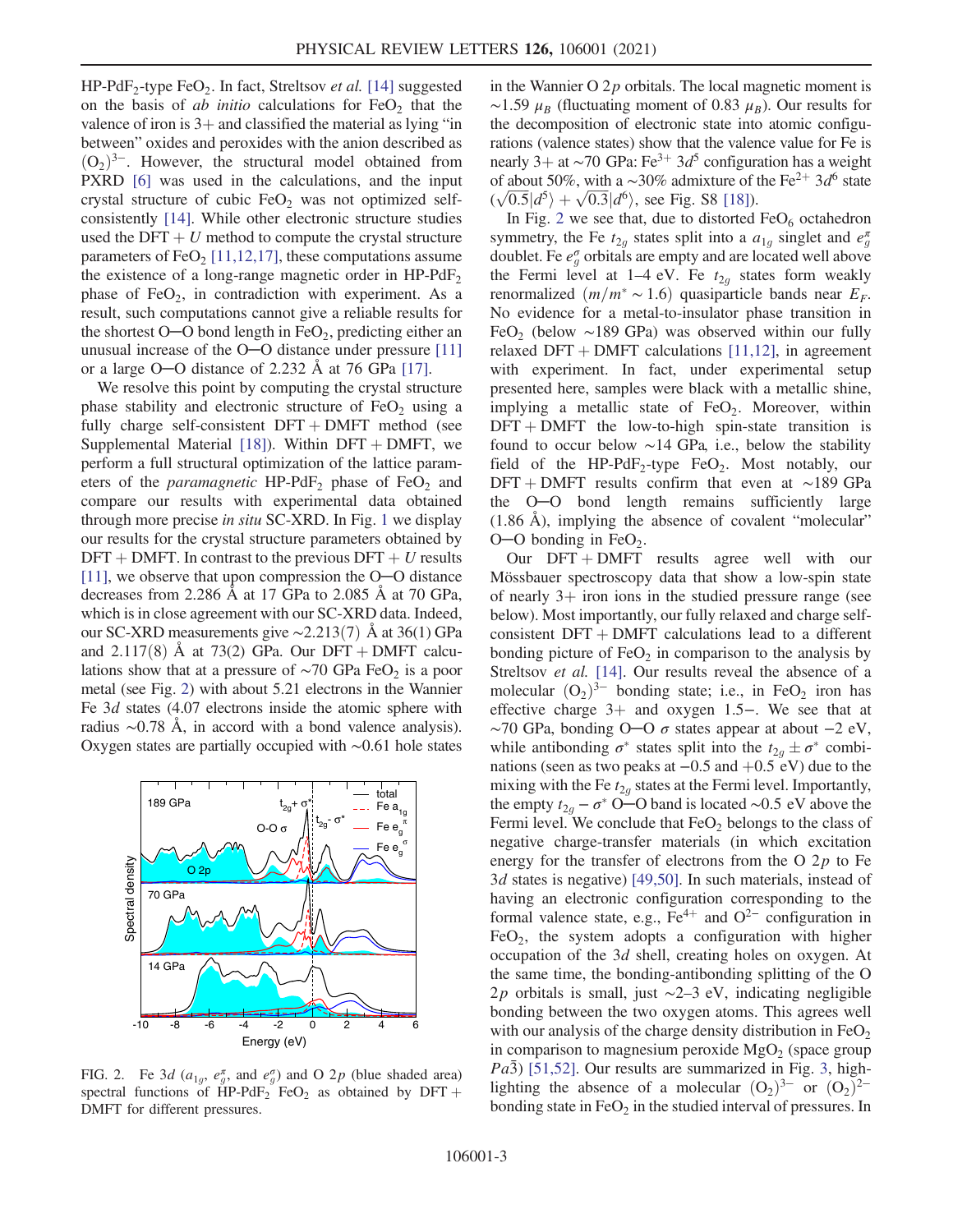

FIG. 3. (a) Crystal structure and valence electron density plot for HP-PdF<sub>2</sub> FeO<sub>2</sub> obtained by DFT + DMFT at ∼70 GPa. (b) DFT hybride potential Heyd–Scuseria–Ernzerhof HSE03 results for pyrite-type  $MgO<sub>2</sub>$  peroxide at ambient conditions. Max stands for 15% of maximum of charge density  $\rho(\mathbf{r})$ .

fact, while  $MgO<sub>2</sub>$  clearly shows the formation of a molecular  $(O_2)^{2-}$  bond with ~21% of a maximal electron density value in the center of the O─O bond, for cubic FeO<sub>2</sub> it is only 5% at 70 GPa (∼8% at 189 GPa, see Fig. S8 [18]). Thus, in sharp contrast to  $MgO<sub>2</sub>$ , no covalent O-O bond is seen for  $FeO<sub>2</sub>$ . Therefore, the results of explicit examination of the calculated electronic structure and charge density distribution in  $HP-PdF_2$ -type  $FeO_2$  confirms our conclusion on the absence of chemical bonding between these oxygen atoms, as well as the fact that the Fe oxidation state is nearly  $3+$ .

Our Mössbauer spectroscopy data (see Fig. S4 [18]) are consistent with iron in the  $Fe<sup>3+</sup>$  state [3,53]. We note that the center shift that we obtained for cubic  $FeO<sub>2</sub>$  at 58(2) GPa  $[0.06(5)$  mm/s] is in good agreement with that in Ref. [10]. Our experimental and theoretical results thus imply that the oxidation state of oxygen in  $HP-PdF_2$ -type  $FeO_2$  is equal to 1.5− due to oxygen-metal negative charge transfer. It is expected to shorten the Fe─O distance and consequently reduce the volume of  $FeO<sub>6</sub>$  octahedra, which should cause both iron polyhedra and the entire structure to become highly incompressible. Indeed, fitting the experimental SC-XRD pressure-volume data for cubic  $FeO<sub>2</sub>$  with the third-order Birch-Murnaghan equation of state gave a large bulk modulus  $K_0 = 305(9)$  GPa ( $K' = 4.0$ , fixed); the unit cell volume  $V_0 = 97.6(3)$  Å<sup>3</sup>. The compressibility of FeO<sub>6</sub> octahedra is low  $[K_{0,\text{octa}} = 350(4) \text{ GPa}]$  and the octahedral volume is significantly smaller than that known for any other compound, including those with ferric iron in the low-spin state  $[Fig. 1(b)].$ 

We complemented studies of cubic  $FeO<sub>2</sub>$  by investigations of high-pressure behavior of iron (III) oxyhydroxide,  $FeO<sub>2</sub>H<sub>x</sub>$ . The synthesis of  $FeO<sub>2</sub>H<sub>x</sub>$  was performed by laser heating of a natural single crystal of goethite,  $\alpha$ -FeOOH, loaded in Ne as a pressure-transmitting medium to avoid undesirable chemical reactions [54] (see Table S1 [18]). Heating at 1500(100) K and 81(2) GPa resulted in formation of a cubic phase with the lattice parameter  $a = 4.430(1)$  Å. The structure was solved and refined from SC-XRD data (Table S2), and the arrangement of Fe and O was found to correspond to the  $HP-PdF_2$ -type structure, confirming that  $FeO<sub>2</sub>$  and  $FeO<sub>2</sub>H<sub>x</sub>$  are isostructural phases. The lattice parameter suggests the chemical composition FeO<sub>2</sub>H<sub>0.4</sub> [55]. The relatively high value of the shortest O—O distance  $[\sim 2.262(5)$  Å] rules out the peroxide-type chemical bonding between oxygen atoms, and the presence of hydrogen does not shorten this bond length.

To confirm the oxidation state of iron in cubic  $FeO<sub>2</sub>H<sub>r</sub>$ , we performed in situ x-ray absorption near-edge structure (XANES) measurements on the sample synthesized by laser heating of goethite at 86(2) GPa and 1700(200) K in a DAC equipped with polycrystalline diamond anvils [56]. Powder XRD data confirmed the synthesis of material with the lattice parameter  $a = 4.449(5)$  Å (Fig. S5 [18]), which corresponds to the composition  $FeO<sub>2</sub>H<sub>0.5</sub>$ , while no signs of any unwanted reactions were detected. In the XANES spectra collected in the center of a sample at the Fe  $K_{\alpha}$  edge, the preedge peak narrows after synthesis of  $FeO<sub>2</sub>H<sub>0.5</sub>$ , and negligible changes in the edge feature are observed; however, the position of the absorption jump remains the same for the starting FeOOH and cubic  $FeO<sub>2</sub>H<sub>0.5</sub>$ (Fig. 4), inferring that iron does not alter its oxidation state during this transformation and remains  $3+$ . The results of XANES mapping and comparative contrast maps [57] confirm the high homogeneity of a sample (with traces of FeOOH on the sample's edge, see Fig. S6) and points toward presence of  $Fe<sup>3+</sup>$  atoms in the sample.

Generalizing our observations on cubic  $HP-PdF_2-struc$ tured FeO<sub>2</sub> and FeO<sub>2</sub>H<sub>x</sub> phases and taking into account that compounds with  $x$  up to 1 have been described in the literature, we conclude that, at pressures above ∼50 GPa, the oxidation state of oxygen can significantly deviate from 2−. Experimental and theoretical results on cubic FeO<sub>2</sub> and  $FeO<sub>2</sub>H<sub>r</sub>$  phases may be concise in terms of the concept of valence. For our purposes, we accept a definition of the



FIG. 4. Normalized x-ray absorption spectra of Fe  $K_{\alpha}$  edge for FeO<sub>2</sub>H<sub>0.5</sub> synthesized at 86(2) GPa and 1700(200) K and starting FeOOH (DAC5, see Table S1). Centroid positions are 7114.54(9) and 7114.76(73) eV, correspondingly. Bottom right insets: (a) Microphotograph of FeO<sub>2</sub>H<sub>0.5</sub> sample; (b),(c) XAS absorption contrast and absorption jump maps of a sample chamber (palette reflects the relative values of the absorption jump).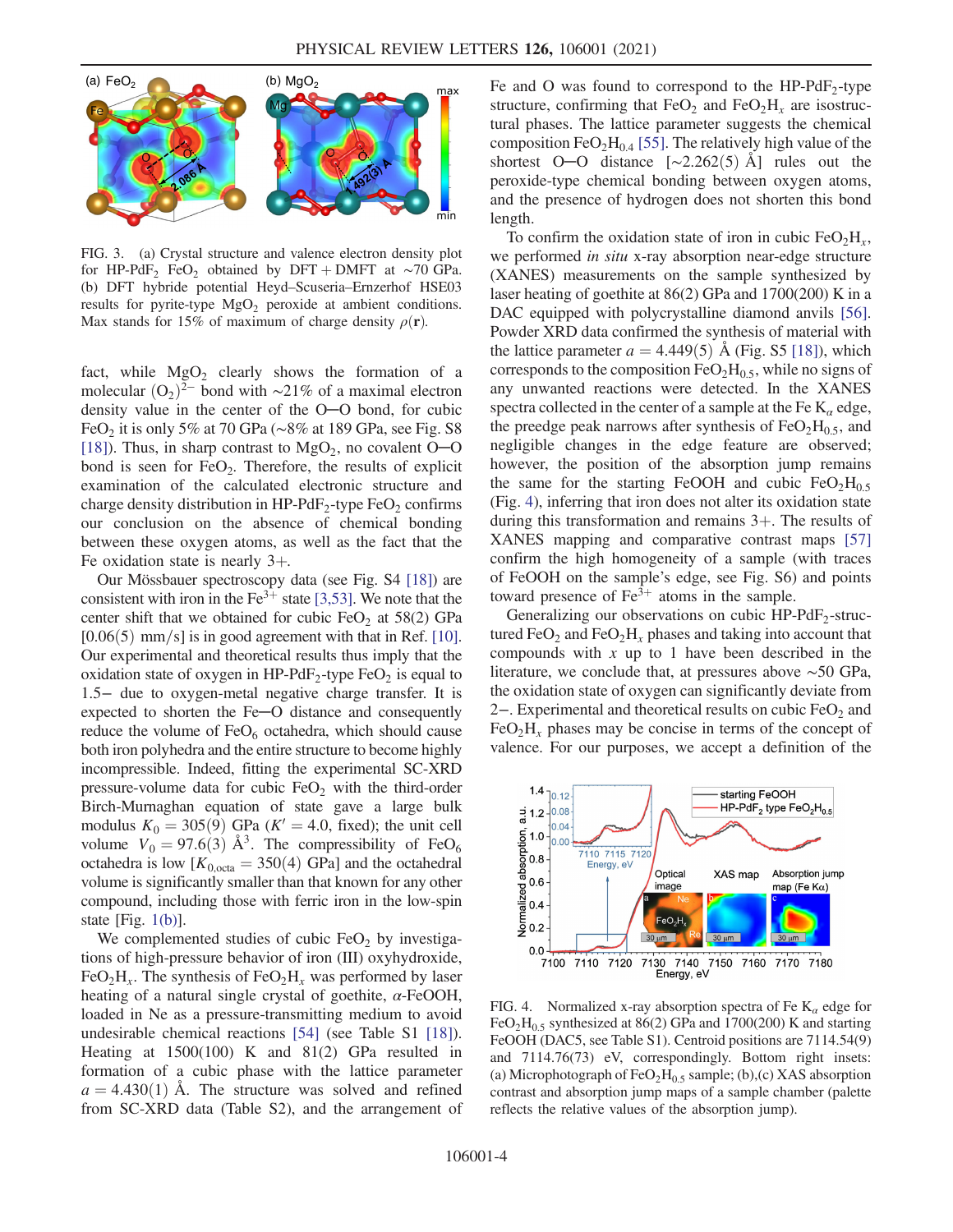"valence" of an element as a measure of its combining power with other atoms when it forms chemical compounds or, as in the bond valence model [58], as the number of electrons the atom uses for bonding. Thus, in the  $HP-PdF_2$ type structured FeO<sub>2</sub> and FeO<sub>2</sub>H<sub>0.5</sub> iron has the valence  $3+$ and oxygen has—1.5 and 1.75, correspondingly. Reducing the oxygen valence from 2, common for oxides, down to 1.5 can be explained by a formation of a localized hole at oxygen sites, which leads to a reduction of the Fe─O distance and, as a consequence, of the volume of  $FeO<sub>6</sub>$ octahedra.

In conclusion, using in situ SC-XRD, Mössbauer spectroscopy, and XANES in combination with  $DFT + DMFT$ , we determine the electronic structure, magnetic and valence states, and phase stability of  $FeO<sub>2</sub>$  and  $FeO<sub>2</sub>H<sub>x</sub>$  under pressure. Our results on compressional behavior of  $FeO<sub>2</sub>$ obtained by  $DFT + DMFT$  are in excellent agreement with SC-XRD data. The structure analysis of  $FeO<sub>2</sub>$  reveals the  $HP-PdF<sub>2</sub>$ -type structure and suggests no chemical bonding between oxygen atoms. We show that in  $FeO<sub>2</sub>$ , which could be formed above ∼45 GPa, i.e., at the conditions corresponding to those in Earth's lower mantle at the depth of  $\sim$ 1150 km, iron is ferric (3+) and oxygen has a formal valence reduced to 1.5−. However, the presence of  $FeO<sub>2</sub>$ and  $FeO<sub>2</sub>H<sub>x</sub>$  phases in the lower mantle and at the coremantle boundary is unlikely, as in these regions the oxygen fugacity necessary for formation of  $Fe^{3+}$  [59] is not achieved. Nevertheless, the appearance of oxygen with the low valence can affect the state and properties of various (Fe─O)-bearing mantle minerals that makes accounting of it of great importance for modeling the chemistry of deep Earth's interior.

We acknowledge the Deutsches Elektronen-Synchrotron (DESY, PETRA III), the European Synchrotron Radiation Facility (ESRF), and the Advance Photon Source (APS) for provision of beamtime. N. D. and L. D. thank the Federal Ministry of Education and Research, Germany (BMBF, Grant No. 05K19WC1) and the Deutsche Forschungsgemeinschaft (DFG Projects No. DU 954–11/1, No. DU 393–9/2, and No. DU 393–13/1) for financial support. N. D. and I. A. A. thank the Swedish Government Strategic Research Area in Materials Science on Functional Materials at Linköping University (Faculty Grant SFO-Mat-LiU No. 2009 00971). Electronic structure calculations were supported by the Russian Science Foundation (Project No. 18-12-00492). Theoretical analysis of chemical bonding was supported by the Ministry of Science and Higher Education of the Russian Federation in the framework of Increase Competitiveness Program of NUST "MISIS" (No. K2-2019-001) implemented by a governmental decree, No. 211. Support from the Knut and Alice Wallenberg Foundation (Wallenberg Scholar Grant No. KAW-2018.0194), the Swedish Government Strategic Research Areas and SeRC, and the Swedish Research Council (VR) Grant No. 2019-05600 is gratefully acknowledged.

\* Corresponding author. koemets.e@gmail.com † Corresponding author. ivan.v.leonov@yandex.ru

- [1] A. B. Woodland, J. Kornprobst, and A. Tabit, Ferric iron in orogenic lherzolite massifs and controls of oxygen fugacity in the upper mantle, Lithos 89[, 222 \(2006\).](https://doi.org/10.1016/j.lithos.2005.12.014)
- [2] B. Lavina and Y. Meng, Unraveling the complexity of iron oxides at high pressure and temperature: Synthesis of Fe<sub>5</sub>O<sub>6</sub>, Sci. Adv. 1[, e1400260 \(2015\).](https://doi.org/10.1126/sciadv.1400260)
- [3] E. Bykova, L. Dubrovinsky, N. Dubrovinskaia, M. Bykov, C. McCammon, S. V. Ovsyannikov, H.-P. Liermann, I. Kupenko, A. I. Chumakov, R. Ruffer, M. Hanfland, and V. Prakapenka, Structural complexity of simple  $Fe<sub>2</sub>O<sub>3</sub>$  at high pressures and temperatures, [Nat. Commun.](https://doi.org/10.1038/ncomms10661) 7, 10661 [\(2016\).](https://doi.org/10.1038/ncomms10661)
- [4] S. V. Ovsyannikov, M. Bykov, E. Bykova, K. Glazyrin, R. S. Manna, A. A. Tsirlin, V. Cerantola, I. Kupenko, A. V. Kurnosov, I. Kantor, A. S. Pakhomova, I. Chuvashova, A. I. Chumakov, R. Rüffer, C. McCammon, and L. S. Dubrovinsky, Pressure tuning of charge ordering in iron oxide, [Nat. Commun.](https://doi.org/10.1038/s41467-018-06457-x) 9, 4142 (2018).
- [5] R. Sinmyo, E. Bykova, S. V Ovsyannikov, C. Mccammon, I. Kupenko, L. Ismailova, and L. Dubrovinsky, Discovery of  $Fe<sub>7</sub>O<sub>9</sub>$ : A new iron oxide with a complex monoclinic structure, Sci. Rep. 6[, 32852 \(2016\).](https://doi.org/10.1038/srep32852)
- [6] Q. Hu, D. Y. Kim, W. Yang, L. Yang, Y. Meng, L. Zhang, and H. K. Mao,  $FeO<sub>2</sub>$  and  $FeOOH$  under deep lower-mantle conditions and Earth's oxygen-hydrogen cycles, [Nature](https://doi.org/10.1038/nature18018) (London) 534[, 241 \(2016\)](https://doi.org/10.1038/nature18018).
- [7] Q. Hu and J. Liu, Deep mantle hydrogen in the pyrite-type  $FeO<sub>2</sub>-FeO<sub>2</sub>H$  system, [Geosci. Front.](https://doi.org/10.1016/j.gsf.2020.04.006) 12, 975 (2020).
- [8] M. Nishi, Y. Kuwayama, J. Tsuchiya, and T. Tsuchiya, The Pyrite-type high-pressure form of FeOOH, [Nature \(London\)](https://doi.org/10.1038/nature22823) 547[, 205 \(2017\)](https://doi.org/10.1038/nature22823).
- [9] E. Boulard, M. Harmand, F. Guyot, G. Lelong, G. Morard, D. Cabaret, S. Boccato, A. D. Rosa, R. Briggs, S. Pascarelli, and G. Fiquet, Ferrous iron under oxygen-rich conditions in the deep mantle, [Geophys. Res. Lett.](https://doi.org/10.1029/2019GL081922) 46, 1348 (2019).
- [10] J. Liu, Q. Hu, W. Bi, L. Yang, Y. Xiao, P. Chow, Y. Meng, V. B. Prakapenka, H. K. Mao, and W. L. Mao, Altered chemistry of oxygen and iron under deep earth conditions, [Nat. Commun.](https://doi.org/10.1038/s41467-018-08071-3) 10, 153 (2019).
- [11] B. G. Jang, D. Y. Kim, and J. H. Shim, Metal-insulator transition and the role of electron correlation in  $FeO<sub>2</sub>$ , [Phys.](https://doi.org/10.1103/PhysRevB.95.075144) Rev. B 95[, 075144 \(2017\).](https://doi.org/10.1103/PhysRevB.95.075144)
- [12] B. G. Jang, J. Liu, Q. Hu, K. Haule, H. K. Mao, W. L. Mao, D. Y. Kim, and J. H. Shim, Electronic spin transition in FeO<sub>2</sub>: Evidence for Fe(II) with peroxide  $O_2^{2-}$ , [Phys. Rev. B](https://doi.org/10.1103/PhysRevB.100.014418) 100[, 014418 \(2019\).](https://doi.org/10.1103/PhysRevB.100.014418)
- [13] E. Bykova, Single-crystal x-ray diffraction at extreme conditions in mineral physics and material sciences, Thesis. Bayreuther Graduiertenschule Für Math. Und Naturwissenschaften, 2015, p. 282.
- [14] S. S. Streltsov, A. O. Shorikov, S. L. Skornyakov, A. I. Poteryaev, and D. I. Khomskii, Unexpected  $3+$  valence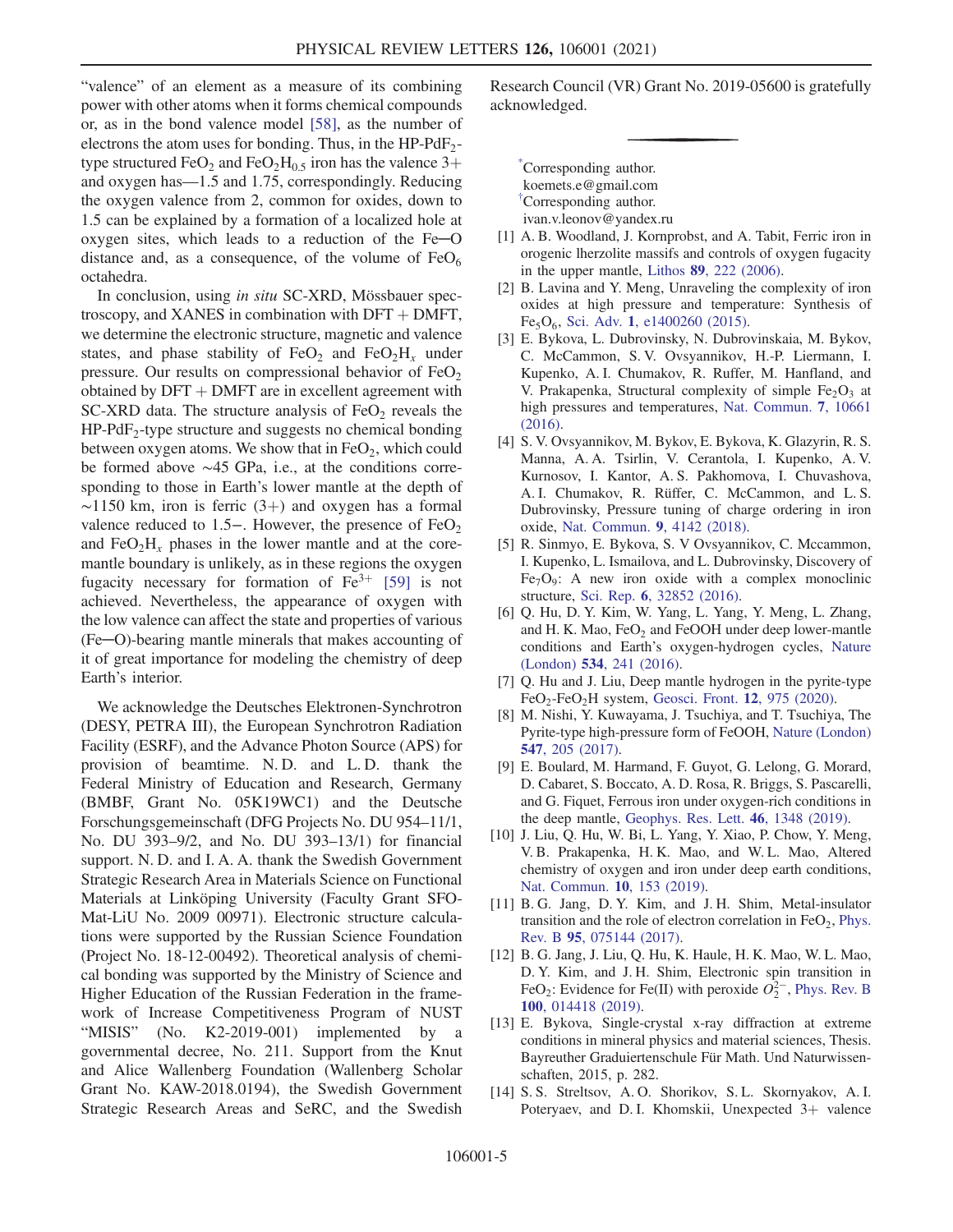of iron in  $FeO<sub>2</sub>$ , a geologically important material lying in between oxides and peroxides, Sci. Rep. 7[, 13005 \(2017\).](https://doi.org/10.1038/s41598-017-13312-4)

- [15] A. O. Shorikov and S. V. Streltsov, Equation of state of FeO<sub>2</sub>, [J. Magn. Magn. Mater.](https://doi.org/10.1016/j.jmmm.2017.10.061) **459**, 280 (2018).
- [16] A. T. Garcia-Sosa and M. Castro, Density functional study of FeO<sub>2</sub>, FeO $_2^+$ , and FeO $_2^-$ , [Int. J. Quantum Chem.](https://doi.org/10.1002/1097-461X(2000)80:3%3C307::AID-QUA4%3E3.0.CO;2-8) **80**, 307 [\(2000\).](https://doi.org/10.1002/1097-461X(2000)80:3%3C307::AID-QUA4%3E3.0.CO;2-8)
- [17] C. Lu, M. Amsler, and C. Chen, Unraveling the structure and bonding evolution of the newly discovered iron oxide FeO<sub>2</sub>, Phys. Rev. B  $98$ [, 054102 \(2018\).](https://doi.org/10.1103/PhysRevB.98.054102)
- [18] See Supplemental Material at [http://link.aps.org/](http://link.aps.org/supplemental/10.1103/PhysRevLett.126.106001) [supplemental/10.1103/PhysRevLett.126.106001](http://link.aps.org/supplemental/10.1103/PhysRevLett.126.106001) for additional tables, figures, description of methods, and discussions, which includes Refs. [19–34].
- [19] A. R. Kjekshus and T. R. Rakke, Preparations and properties of magnesium, copper, zinc, and xadmium dichalcogenides, Acta Chem. Scand. Ser. A 302, 080617 (1979).
- [20] D. M. Vasiukov, L. Dubrovinsky, I. Kupenko, V. Cerantola, G. Aprilis, L. Ismailova, E. Bykova, C. McCammon, C. Prescher, A. I. Chumakov, and N. Dubrovinskaia, Pressureinduced spin pairing transition of  $Fe<sup>3+</sup>$  in oxygen octahedra, [arXiv:1710.03192.](https://arXiv.org/abs/1710.03192)
- [21] I. Kantor, V. Prakapenka, A. Kantor, P. Dera, A. Kurnosov, S. Sinogeikin, N. Dubrovinskaia, and L. Dubrovinsky, BX90: A new diamond anvil cell design for x-ray diffraction and optical measurements, [Rev. Sci. Instrum.](https://doi.org/10.1063/1.4768541) 83, 125102 [\(2012\).](https://doi.org/10.1063/1.4768541)
- [22] M. Merlini and M. Hanfland, Single-crystal diffraction at megabar conditions by synchrotron radiation, [High Press.](https://doi.org/10.1080/08957959.2013.831088) Res. 33[, 511 \(2013\).](https://doi.org/10.1080/08957959.2013.831088)
- [23] H. P. Liermann, Z. Konopková, W. Morgenroth, K. Glazyrin, J. Bednarčik, E. E. McBride, S. Petitgirard, J. T. Delitz, M. Wendt, Y. Bican, A. Ehnes, I. Schwark, A. Rothkirch, M. Tischer, J. Heuer, H. Schulte-Schrepping, T. Kracht, and H. Franz, The extreme conditions beamline P02.2 and the extreme conditions science infrastructure at PETRA III, [J. Synchrotron Radiat.](https://doi.org/10.1107/S1600577515005937) 22, 908 (2015).
- [24] C. Prescher and V. B. Prakapenka, DIOPTAS: A program for reduction of two-dimensional x-ray diffraction data and data exploration, [High Press. Res.](https://doi.org/10.1080/08957959.2015.1059835) 35, 223 (2015).
- [25] C. Prescher, C. McCammon, and L. Dubrovinsky, MossA: A program for analyzing energy-domain Mössbauer spectra from conventional and synchrotron sources, [J. Appl.](https://doi.org/10.1107/S0021889812004979) Crystallogr. 45[, 329 \(2012\)](https://doi.org/10.1107/S0021889812004979).
- [26] G.M. Sheldrick, Crystal structure refinement with SHELXL, [Acta Crystallogr. Sect. C](https://doi.org/10.1107/S2053229614026540) 71, 3 (2015).
- [27] K. Momma and F. Izumi, VESTA 3 for three-dimensional visualization of crystal, volumetric and morphology data, [J. Appl. Crystallogr.](https://doi.org/10.1107/S0021889811038970) 44, 1272 (2011).
- [28] I. Leonov, V. I. Anisimov, and D. Vollhardt, Metal-insulator transition and lattice instability of paramagnetic  $V_2O_3$ , Phys. Rev. B 91[, 195115 \(2015\).](https://doi.org/10.1103/PhysRevB.91.195115)
- [29] G. Trimarchi, I. Leonov, N. Binggeli, D. Korotin, and V. I. Anisimov, LDA+DMFT implemented with the pseudopotential plane-wave approach, [J. Phys. Condens. Matter](https://doi.org/10.1088/0953-8984/20/13/135227) 20[, 135227 \(2008\).](https://doi.org/10.1088/0953-8984/20/13/135227)
- [30] E. Gull, A. J. Millis, A. I. Lichtenstein, A. N. Rubtsov, M. Troyer, and P. Werner, Continuous-time Monte Carlo methods for quantum impurity models, [Rev. Mod. Phys.](https://doi.org/10.1103/RevModPhys.83.349) 83, 349 [\(2011\).](https://doi.org/10.1103/RevModPhys.83.349)
- [31] G. Kresse and J. Furthmüller, Efficiency of *ab-initio* total energy calculations for metals and semiconductors using a plane-wave basis set, [Comput. Mater. Sci.](https://doi.org/10.1016/0927-0256(96)00008-0) 6, 15 [\(1996\).](https://doi.org/10.1016/0927-0256(96)00008-0)
- [32] D. Joubert, From ultrasoft pseudopotentials to the projector augmented-wave method, Phys. Rev. B 59[, 1758 \(1999\)](https://doi.org/10.1103/PhysRevB.59.1758).
- [33] G. Kresse and J. Furthmüller, Efficient iterative schemes for ab initio total-energy calculations using a plane-wave basis set, Phys. Rev. B 54[, 11169 \(1996\)](https://doi.org/10.1103/PhysRevB.54.11169).
- [34] J. Heyd, G. E. Scuseria, and M. Ernzerhof, Hybrid functionals based on a screened coulomb potential, [J. Chem.](https://doi.org/10.1063/1.1564060) Phys. 118[, 8207 \(2003\)](https://doi.org/10.1063/1.1564060).
- [35] A. Georges, G. Kotliar, W. Krauth, and M. Rozenberg, Dynamical mean-field theory of strongly correlated fermion systems and the limit of infinite dimensions, [Rev. Mod.](https://doi.org/10.1103/RevModPhys.68.13) Phys. 68[, 13 \(1996\)](https://doi.org/10.1103/RevModPhys.68.13).
- [36] L. V. Pourovskii, B. Amadon, S. Biermann, and A. Georges, Self-consistency over the charge density in dynamical mean-field theory: A linear muffin-tin implementation and some physical implications, [Phys. Rev. B](https://doi.org/10.1103/PhysRevB.76.235101) 76, 235101 [\(2007\).](https://doi.org/10.1103/PhysRevB.76.235101)
- [37] I. Leonov, Metal-insulator transition and local-moment collapse in FeO under pressure, [Phys. Rev. B](https://doi.org/10.1103/PhysRevB.92.085142) 92, 085142 [\(2015\).](https://doi.org/10.1103/PhysRevB.92.085142)
- [38] I. Leonov, L. Pourovskii, A. Georges, and I. A. Abrikosov, Magnetic collapse and the behavior of transition metal oxides at high pressure, [Phys. Rev. B](https://doi.org/10.1103/PhysRevB.94.155135) 94, 155135 [\(2016\).](https://doi.org/10.1103/PhysRevB.94.155135)
- [39] E. Greenberg, R. Nazarov, A. Landa, J. Ying, R. Q. Hood, B. Hen, R. Jeanloz, V. B. Prakapenka, V. V. Struzhkin, G. Kh. Rozenberg, and I. Leonov, Phase transitions and spinstate of iron in FeO at the conditions of Earth's deep interior, [arXiv:2004.00652.](https://arXiv.org/abs/2004.00652)
- [40] S. L. Skornyakov, V. I. Anisimov, D. Vollhardt, and I. Leonov, Effect of electron correlations on the electronic structure and phase stability of FeSe upon lattice expansion, Phys. Rev. B 96[, 035137 \(2017\)](https://doi.org/10.1103/PhysRevB.96.035137); Correlation strength, Lifshitz transition, and the emergence of a two-dimensional to three-dimensional crossover in FeSe under pressure, Phys. Rev. B 97[, 115165 \(2018\).](https://doi.org/10.1103/PhysRevB.97.115165)
- [41] E. Greenberg, I. Leonov, S. Layek, Z. Konopkova, M. P. Pasternak, L. Dubrovinsky, R. Jeanloz, I. A. Abrikosov, and G. K. Rozenberg, Pressure-Induced Site-Selective Mott Insulator-Metal Transition in Fe<sub>2</sub>O<sub>3</sub>, [Phys. Rev. X](https://doi.org/10.1103/PhysRevX.8.031059) 8, [031059 \(2018\).](https://doi.org/10.1103/PhysRevX.8.031059)
- [42] I. Leonov, G. K. Rozenberg, and I. A. Abrikosov, Charge disproportionation and site-selective local magnetic moments in the post-Perovskite-type  $Fe<sub>2</sub>O<sub>3</sub>$  under ultra-high pressures, [npj Comput. Mater.](https://doi.org/10.1038/s41524-019-0225-9) 5, 90 (2019).
- [43] I. Leonov, A.O. Shorikov, V.I. Anisimov, and I.A. Abrikosov, Emergence of quantum critical charge and spin-state fluctuations near the pressure-induced Mott transition in MnO, FeO, CoO, and NiO, [Phys. Rev. B](https://doi.org/10.1103/PhysRevB.101.245144) 101, [245144 \(2020\).](https://doi.org/10.1103/PhysRevB.101.245144)
- [44] E. Ito, H. Fukui, T. Katsura, D. Yamazaki, T. Yoshino, Y. I. Aizawa, A. Kubo, S. Yokoshi, K. Kawabe, S. Zhai, A. Shatzkiy, M. Okube, A. Nozawa, and K. I. Funakoshi, Determination of high-pressure phase equilibria of  $Fe<sub>2</sub>O<sub>3</sub>$ using the Kawai-type apparatus equipped with sintered diamond anvils, [Am. Mineral.](https://doi.org/10.2138/am.2009.2913) 94, 205 (2009).